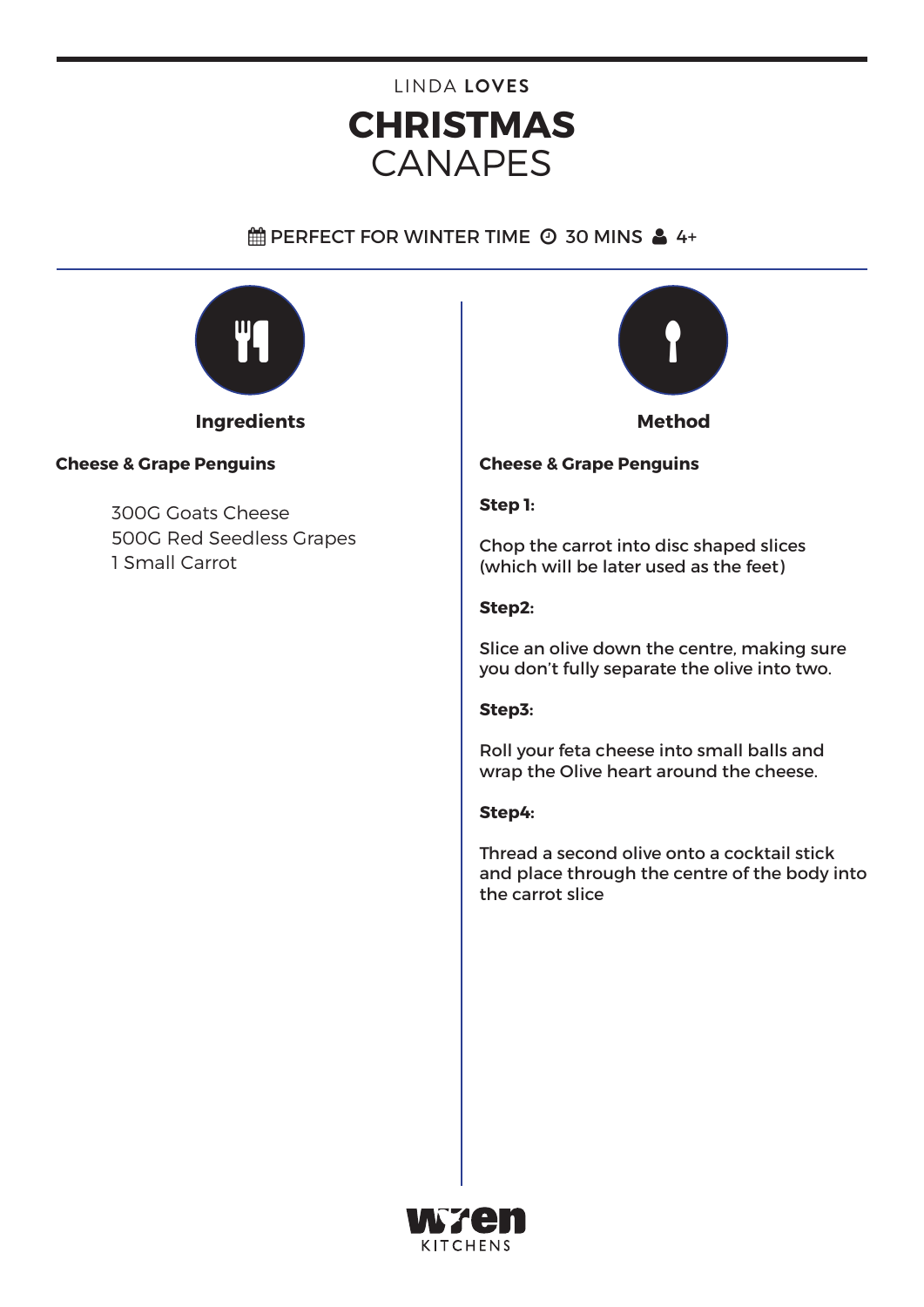# **CHRISTMAS** CANAPES LINDA **LOVES**

# $\hat{m}$  PERFECT FOR WINTER TIME  $\odot$  30 MINS  $\triangleq$  4+



# **BLT:**

4 Little Gem Lettuces 450G Baby Plum Tomatoes 20 Rashers Italian Pancetta



## **BLT**

## **Step 1:**

Grill the pancetta for 3-4 mins until golden crisp. Once cooled break up into little bite sized pieces.

## **Step2:**

Cut the little gem lettuce into bite sized pieces.

### **Step3:**

Thread the skewers. You can put the ingredients on in any order you like but starting with a tomato and ending with a tomato helps to keep things nicely in place.

### **Step4:**

Drizzle your favourite dressing on top to make it extra special.